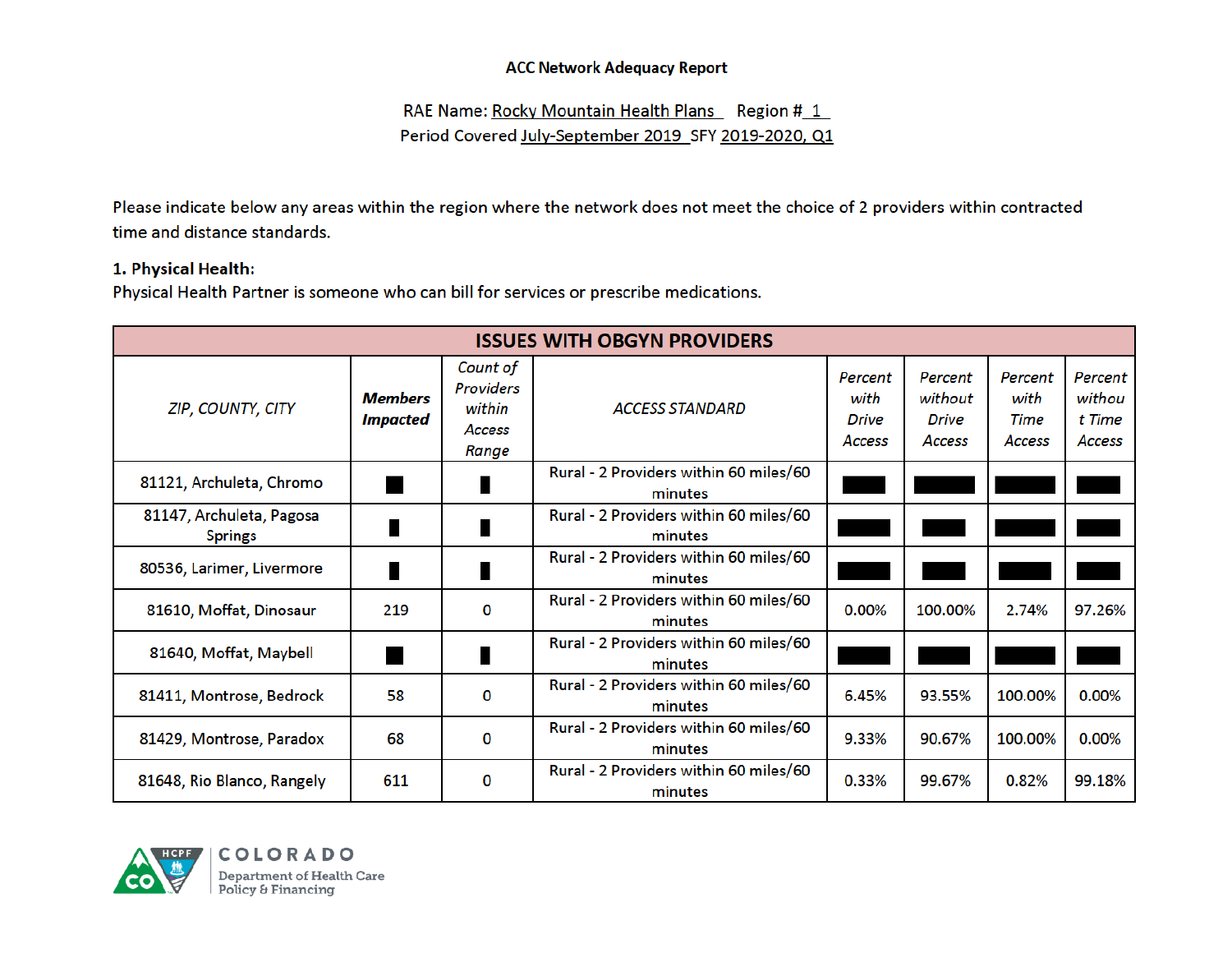# RAE Name: Rocky Mountain Health Plans Region # 1 Period Covered July-September 2019 SFY 2019-2020, Q1

| 81650, Rio Blanco,<br>. Rifle |  |  | 60 miles/60<br>. .<br>Rural -<br>! Providers within<br>minutes |  |  |  |  |
|-------------------------------|--|--|----------------------------------------------------------------|--|--|--|--|
|-------------------------------|--|--|----------------------------------------------------------------|--|--|--|--|

# **2. Behavioral Health**

Licensed Behavioral Clinician means a provider who is clinical social worker licensed pursuant to CRS 12-43-404, marriage and family therapist licensed pursuant to CRS 12-43-504, professional counselor licensed pursuant to CRS 12-43-603, addiction counselor licensed pursuant to CRS 12-43-804, or psychologist (Psy.D/Ph.D) licensed pursuant to CRS 12-43-304.

Licensed Behavioral Health Practitioner means a provider who is advanced practice nurse licensed pursuant to CRS 12-38-111.5, physician/psychiatrist licensed pursuant to CRS 12-36-101, or physician assistant license pursuant to CRS 12-36-106.

### Please describe:

- What actions have been taken to address network deficiencies,
- Whether any deficiencies were resolved during the past quarter and how, and
- What ongoing actions the RAE is implementing to address unresolved network deficiencies while supporting client access and mitigating problems.

### **1. Physical Health:**

Rocky Mountain Health Plans (RMHP) offers a robust, diverse network of physical and behavioral health providers for our RAE and RAE Prime (Prime) Members, especially considering the rural/frontier nature of RAE Region 1. The Prime region is limited to Garfield, Gunnison, Mesa, Montrose, Pitkin, and Rio Blanco counties. Prime providers are indicated with a "Y" in the "Par PRIME" column within the spreadsheet report.

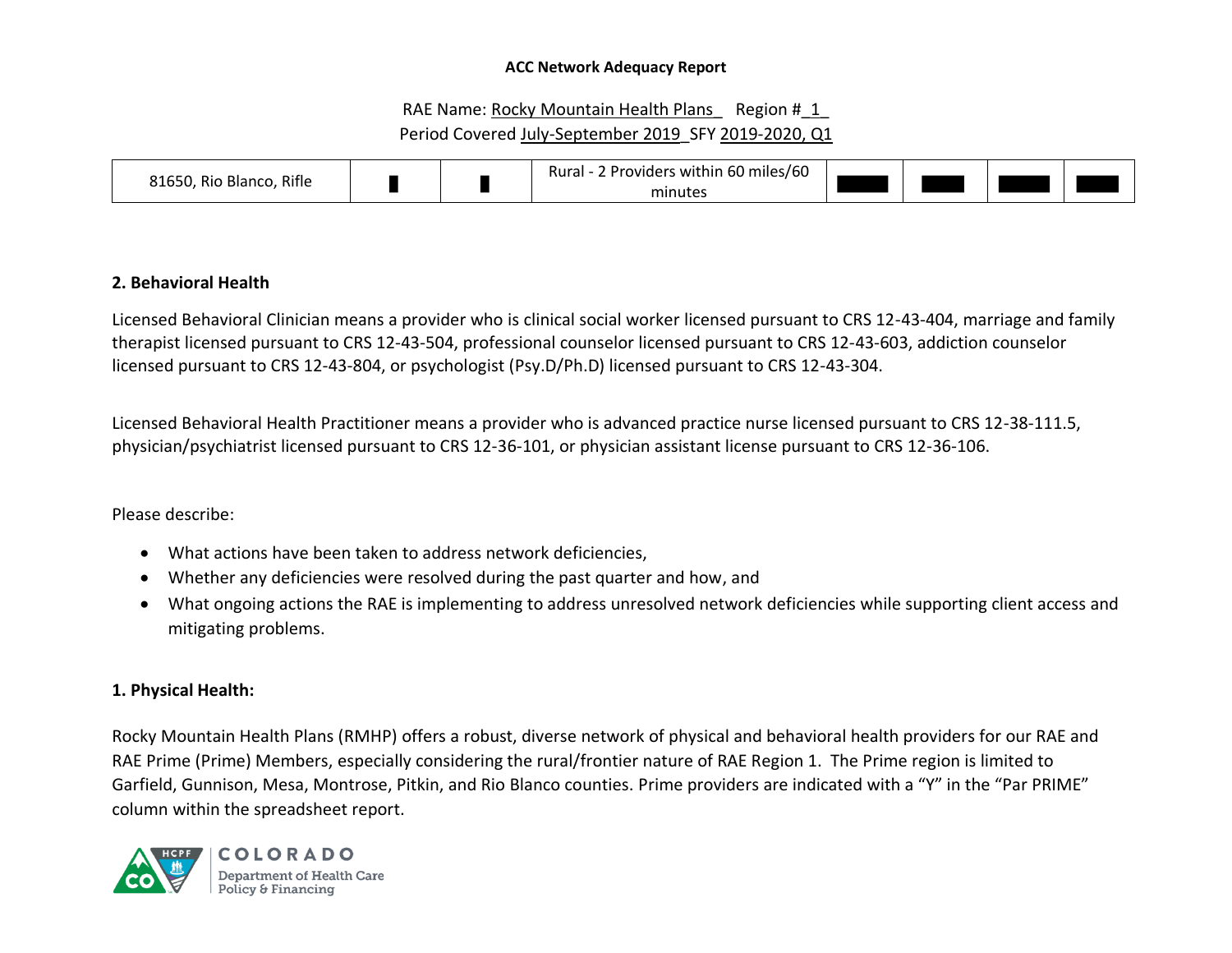# RAE Name: Rocky Mountain Health Plans Region # 1 Period Covered July-September 2019 SFY 2019-2020, Q1

For physical health, the only deficiencies identified this quarter are OB/GYN services in some rural and frontier areas. These deficiencies are a reflection of the lack of OB/GYN providers available within the desired time and distance ranges. RMHP strives to address deficiencies by identifying other providers that might be available even across state lines. For Members residing in Rangely (Rio Blanco County) and Dinosaur (Moffat County) there are OB/GYN providers available in Vernal, UT, however those providers are not enrolled with Health First Colorado. When contacted they expressed a lack of interest in enrolling due to the relatively small number of patients they would expect to gain in comparison to the effort involved. The patients in those counties typically access specialty services including OB/GYN in surrounding Colorado communities rather than traveling out of state. Similarly, for the other Members living in rural or frontier areas that are deficient in OB/GYN services (and where no other providers are available) the expected pattern of care is to travel to larger communities such as Montrose, Durango, or Gunnison to access services. Pagosa Springs (Archuleta County) was added as a time and distance deficiency this quarter, due to the loss of a provider from our network that was within the required time and distance parameters for this area. Lake City (Hinsdale County) was removed as a time and distance deficiency this quarter, due to the addition of OB/GYNs to the network. While the additional OB/GYNs are not located specifically in Lake City, they are located within the required time and distance parameters.

All RMHP RAE and Prime Members have access to telehealth services via a relationship we have with CareNow, a doc-on-demand telehealth platform. There are currently 12 doctors that are a part of the CareNow Provider Network, all of whom are ER physicians. With CareNow, RMHP RAE, Prime, and CHP+ Members have access to a doctor from their computer or mobile device at no cost. Members can message, share images, or video chat to get answers to their health questions.

Members can use CareNow when they:

- Feel sick or in pain, but it's not a life-threatening issue
- Have a minor injury
- Have general medical questions or want peace of mind
- Are not sure where to get care

CareNow doctors are available from 9am-9pm MDT, seven days a week.

Since CareNow Chat with a Doctor launched in March 2019, there have been 240 Member registrations and 135 encounters.

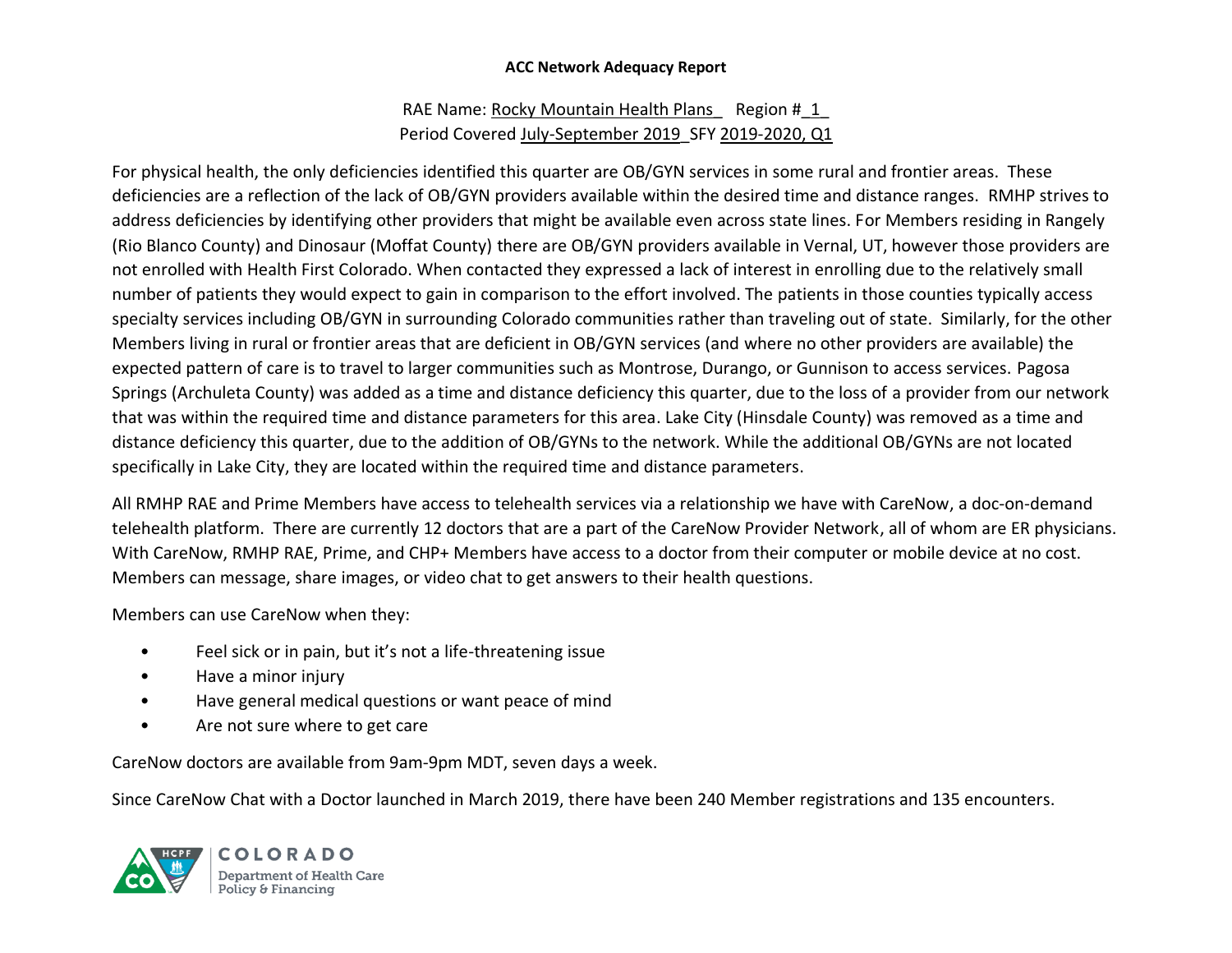# RAE Name: Rocky Mountain Health Plans Region # 1 Period Covered July-September 2019 SFY 2019-2020, Q1

In addition to the CareNow foundational telehealth platform, RMHP is creating use cases to address specific member needs, which may also take place in specific locations. Examples include a school based telehealth program and a halfway house telehealth program. Another avenue RMHP is exploring is perinatal depression support for new and expectant moms, in collaboration with Nurse Family Partnership.

Regarding *practitioner to member ratios*, RMHP meets the standards in all areas.

Regarding *performance meeting timeliness standards*: on an annual basis, RMHP surveys RAE and Prime Members who have received primary care, specialty care or behavioral health services regarding their experience with timeliness of appointments.

In 2018, RMHP Quality Improvement and Provider Network Management staff conducted a thorough review of previous Patient Wait Time surveys and made significant adjustments in an effort to capture more meaningful and actionable data to guide intervention and improvement efforts. In 2018, RMHP sent surveys via postal mail to over 4,000 Members to derive a statistically valid sample size. The return rate of usable data was 11%. The majority of responses reflected that Members are having their appointment needs met in a timely manner. In 2019, RMHP's Provider Network Staff conducted Appointment Wait Time surveys via postal mail to a statistically valid sample size of 2,599 Members. The return rate of usable data remained at 11%. The majority of Member responses reflected that their appointment times continue to be met in a timely manner. In an effort to increase the response rate for 2020, RMHP is exploring the possibility of sending surveys on a quarterly basis.

Per our contract, RMHP continually strives to ensure that our provider network is sufficient so that services are provided to Members on a timely basis. To that end, RMHP uses a variety of means to educate providers about the various behavioral health and physical health appointment standards.

RMHP continues to collect data from our Provider Attributes survey project, e.g., providers who offer after-hours appointments to Medicaid Members, and who serve as a safe space for LGBTQ individuals. We have developed a database that will allow us to populate our print and online provider directories with the data collected, and are in the process of developing that connection.

# **2. Behavioral Health**



COLORADO Department of Health Care Policy & Financing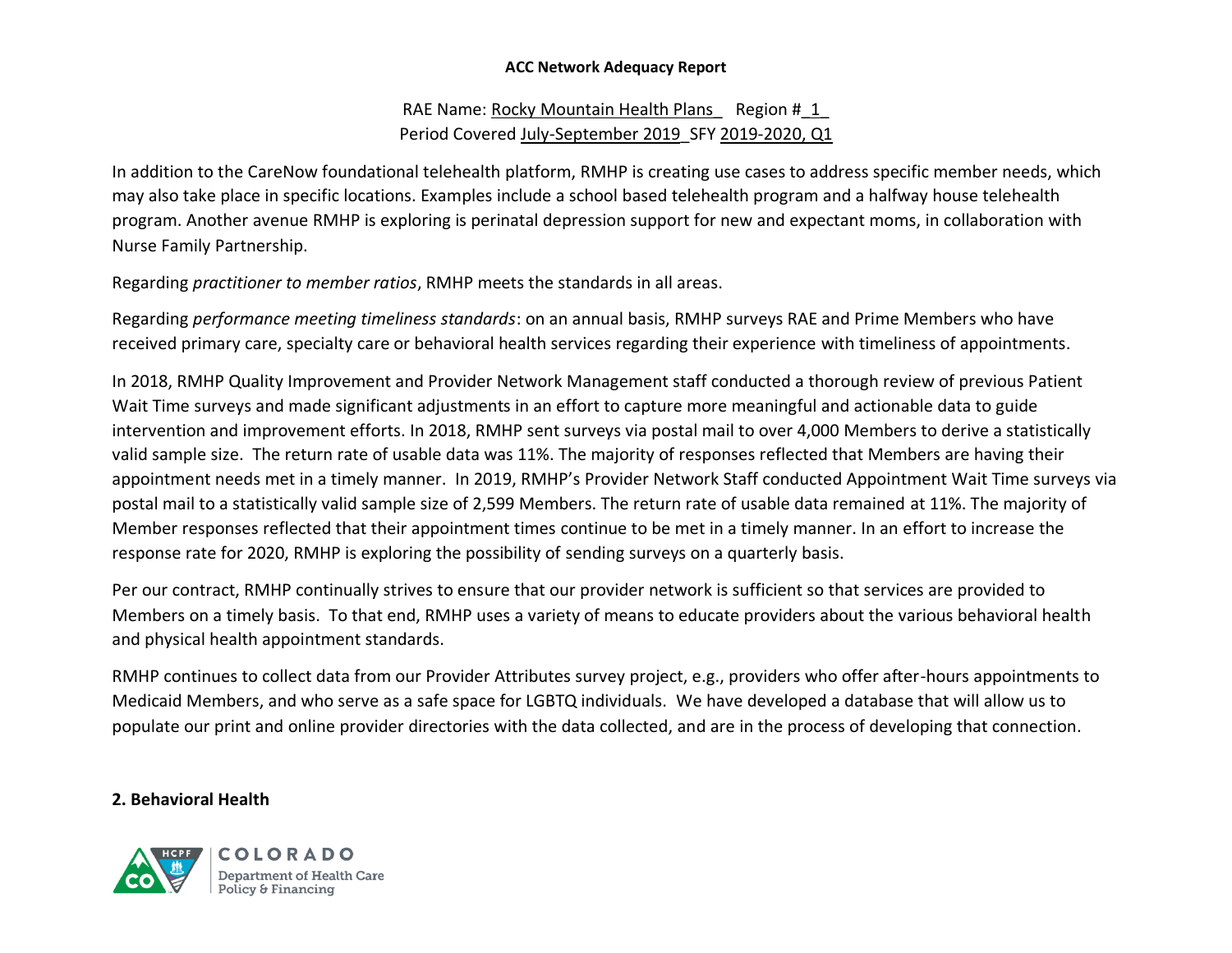# RAE Name: Rocky Mountain Health Plans Region # 1 Period Covered July-September 2019 SFY 2019-2020, Q1

There are no SUD provider deficiencies identified this quarter, because we were able to add 34 SUD providers to our network based on the latest Provider Attributes survey results. While there are no identified issues with contracted time and distance standards for behavioral health providers this quarter, RMHP is excited to offer behavioral health telehealth services through the CareNow platform, as an additional / alternative means of accessing care. CareNow behavioral health utilizes the network of Heart Centered Counseling providers. Over 130 providers in the Heart Centered Counseling network offer behavioral health focused telehealth services.

The goals of the use case are:

- 1. To offer individuals a new, easy-to-use access point for behavioral health care
- 2. To allow people's initial experiences with behavioral health to be positive ones, encouraging future use of behavioral health services
- 3. To have the chat be a lead-in to ongoing therapy that supports healing for the individual and cost savings for the health care system

Potential outcomes of the Member visits include:

- 1. Crisis intervention that leads to immediate relief or possible life saving measures
- 2. Emotional regulation for people experiencing challenging circumstances
- 3. Scheduling of future tele-mental health sessions for the client
- 4. Teaching brief but effective techniques to help the client cope with some immediacy
- 5. Instilling a sense of hope about the future

Since CareNow Chat with a Therapist launched in August 2019, there have been 52 Members registrations and 13 encounters.

# **Additional Information**

Regarding the percentage of PCMPs accepting new Medicaid patients, as reported on the "Summary" tab of the Excel report, we note that while not all PCMP practices accept auto-assignments, many take new patients who contact them directly.



**COLORADO** Department of Health Care Policy & Financing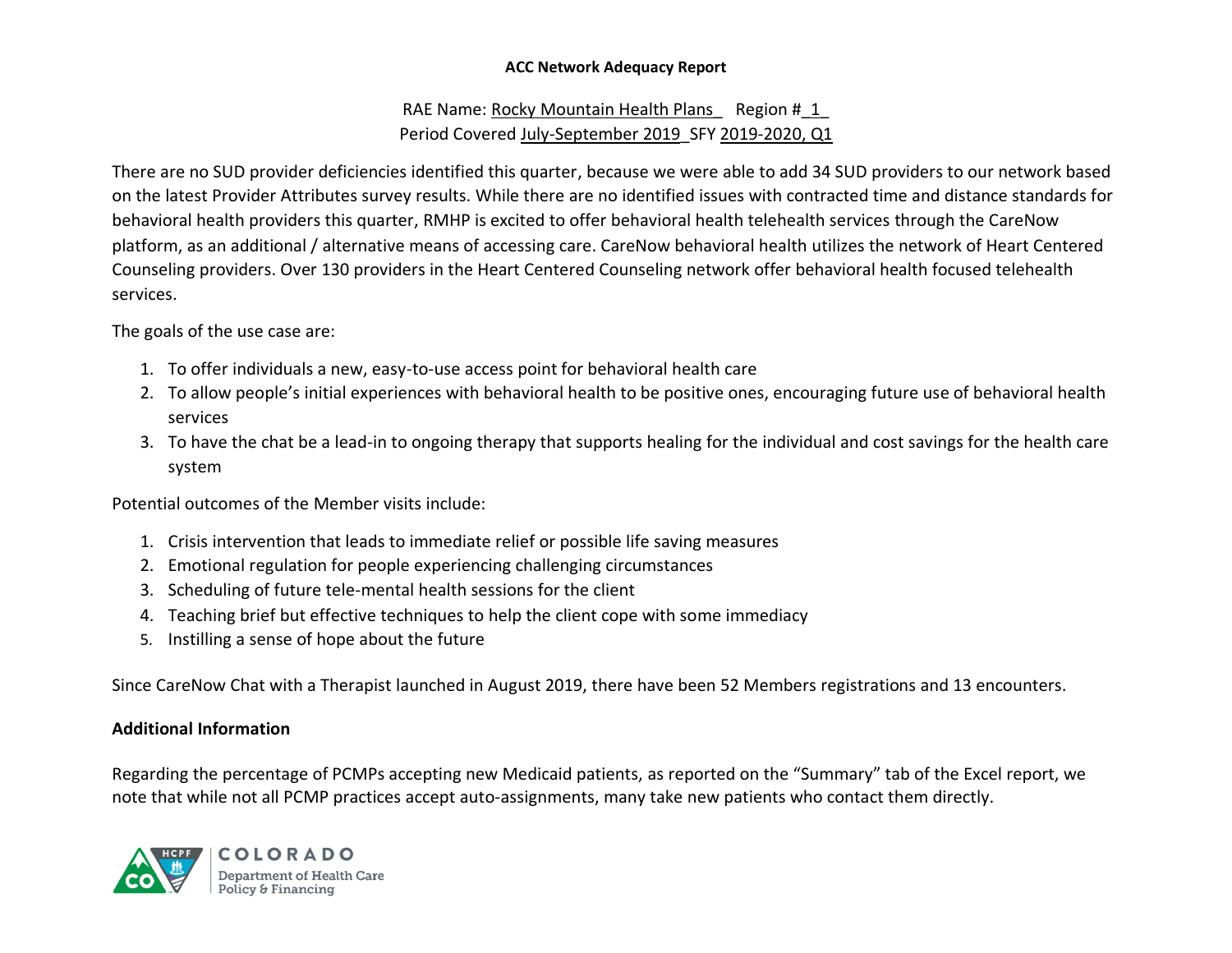RAE Name: Rocky Mountain Health Plans Region # 1 Period Covered July-September 2019 SFY 2019-2020, Q1

*The following information is in response to the Department's feedback on our 7/31/19 Network Report:*

- **Include how you are ensuring that PCMPs meet minimum standards listed in contract section (in addition to the Provider Attributes Survey, since this has not been completed by all PCMPs). Only 3% of PCMPs listed in the excel file are noted as providing after hours care. (RAE Contract section 9.2.1.10. / 9.2.2.)**
	- RMHP's provider contracts contain language on requirements to offer or have appropriate mechanisms in place to refer patients to after-hours care.
	- RMHP routinely shares information about urgent care options with Members and providers. Examples of outreach include articles in member and provider newsletters.
	- RMHP's Care Management team follows up with Members when they visit the ED.
	- Some of our PCMPs outreach to their patients to inform them of available urgent care options in their community. For example, Primary Care Partners outreaches to patients about the availability of their Docs On Call clinic.
	- RMHP tracks active PCMH recognition on the NCQA website to assist in informing us of which PCMPs have after hours/weekend hours (PCMH requirement).
	- RMHP assesses Tier 1 practices quarterly to ensure patients have 24/7 access to a care team practitioner with realtime access to the EMR.
- **Provide progress updates as to what RMHP is doing to address noted access issues (example, what if a member in Rangely needs to access an OB/GYN and doesn't have transportation; when is telemedicine an option? What is RMHP doing when ratios are high to ensure access?).** 
	- RMHP's Care Management department manages access issues on a case-by-case basis to help the Member receive the care they need.
	- Our CareNow telehealth platform is typically most appropriate for primary care needs.
	- **EXEDENT TELE TERS** Telemeticine for specialty care is primarily used in our region for consultations between primary and specialty care providers.